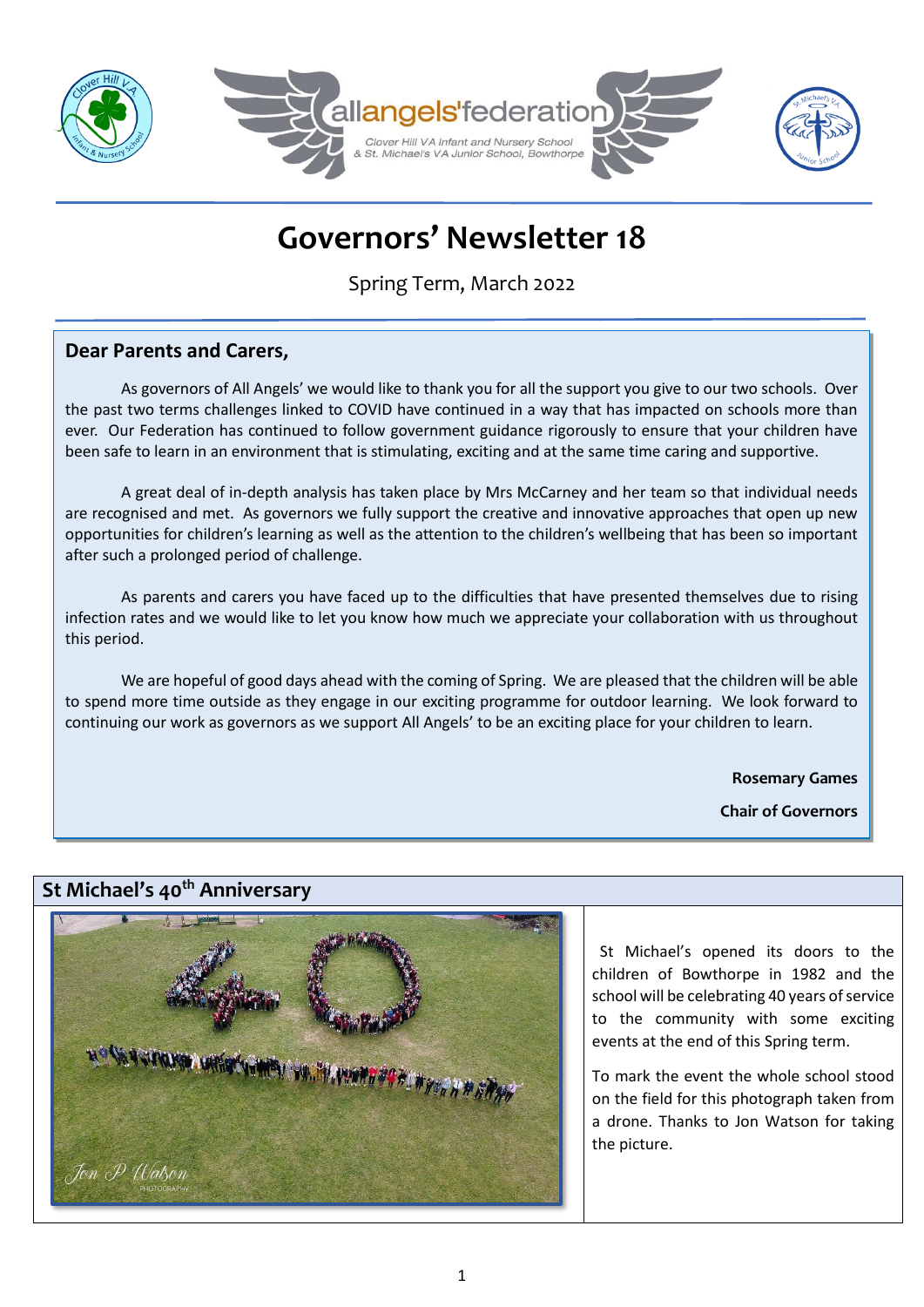## **Waste Week**



 As part of Waste Week, the Clover Hill Eco-Council met with volunteers from the community, Mr Watson and Governor, David Blake, to do a litter pick. They really look like eco warriors with their litter pickers and hi-vis jackets!

Children at St Michael's take part in regular community litter picking with Green Influencers, a local group, and David Blake dons his yellow jacket for those sessions too.

 School Governors are often involved with the children on various tasks or events and in this case, it helped to keep the school environment and local area clean and safe too.

#### **Finance Matters**

 As we approach the end of the financial year on April 6th, the Governors are preparing a budget for the next 3 years to make sure that all the plans we have for the future are sustainable. It is one of the core functions of the Governing Body to make sure that All Angels' Federation is run efficiently, and all contracts are reviewed frequently for quality and value for money.

 Recently the Federation has re-negotiated contracts for the following:

- School Meals
- Internet Provision
- Grounds Maintenance

 The Finance Committee meet regularly to monitor the budget against actual spending, to discuss expenditure on large building projects and repairs, to look at staffing requirements and management structure, to examine health and safety procedures and to make sure that any money allocated for a specific purpose is spent wisely and on the correct resources. The Federation's income is obtained from several sources.

- A large proportion is from the Government, through the Local Authority. The amount is based on pupil numbers plus a sum for deprivation and additional amount depending on the level of special educational and health needs.
- Funds raised through services provided to parents, meals, after school clubs, breakfast club, extra nursery sessions etc. All income from these services is spent on staff and provisions. They are run on a not-for-profit basis.
- Occasionally there is the opportunity to apply for grants from charitable and other organisations which are to fund specific projects. They must be applied for directly and the process can be time consuming with copious paperwork to complete. All Angels' staff are very adept and practised at applying for extra funds this way and the children have benefitted from many grants from outside organisations. Typically, this income is spent on training or equipment to improve learning or the teaching environment, e.g., grants for books, playground equipment, speech and language training etc.
- Money raised by parents at fetes and other events are called voluntary funds and are kept separate for each school. These funds must be used for the benefit of the children and are usually used to subsidise trips and educational events or buy special equipment to use in school.

 It isn't always easy to balance the books, but with careful management the Federation can continue to provide value for money and quality education for all its pupils.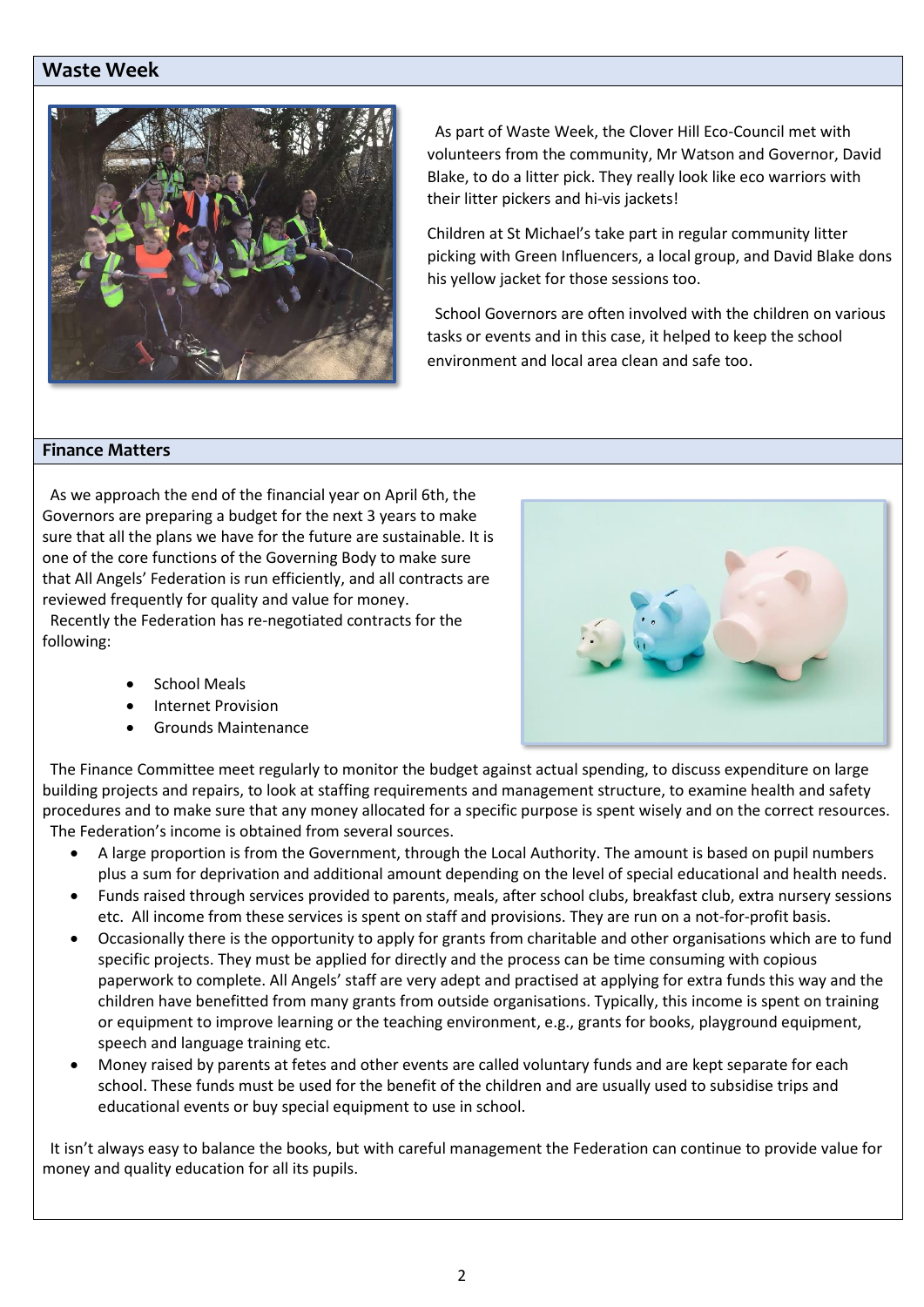#### **Governor Monitoring**

 One of the responsibilities of governors is to monitor what is happening in both All Angels' Federation schools and this is achieved partly through spending some time in the Spring term to visit classes and teachers to observe lessons and ask about the curriculum. This is always a very positive experience and one that governors enjoy as it helps us to get to know more about the interesting and exciting work that is happening throughout the two schools. It also helps us to engage more

meaningfully in the discussions that take place about progress and school development.

 During the first two weeks of March, Governors visited St Michael's to monitor the provision and curriculum in Music and Science. This Spring, the Governors thought they would look at something other than the core subjects at the school to see what else was being taught and to see the reactions of the children to the content of these subjects.

 Our visits coincided with British Science Week and there were several special events and assemblies to celebrate and promote Science for Governors to see and enjoy. The subject this year was 'Growth'.

 Subjects covered in the lessons observed were very diverse covering nutrition, the skeleton, making a healthy snack, superfoods, lifecycles and much more.

 There were zoom meetings with working scientists which included a demonstration of an experiment using enzymes.



 Governors remarked, when providing feedback to teaching staff, that music lessons are enthusiastically enjoyed by the children and their participation is of very high standard. Singing is something everyone can take part in, but it is not only performance that is taught in lessons, but also music appreciation and theory.

### **Happy Easter**



 The last two years have been particularly worrying for everyone. All Angels' Governors have been deeply concerned primarily about the children in our care and the staff that work in our schools, but we also care about their families, the church and other organisations in Bowthorpe. We are now looking towards the future and how we can ensure that the children have the best opportunities to use every moment of their time at school to their advantage.

 We are proud to be associated with everyone in Bowthorpe who have worked together to make this area of Norwich a very special community.

 We wish you a very restful Easter Break as you celebrate the renewal and new growth that heralds Spring and enjoy, hopefully, enjoy some warmer weather.

# **Respect - Trust - Perseverance - Hope - Success**